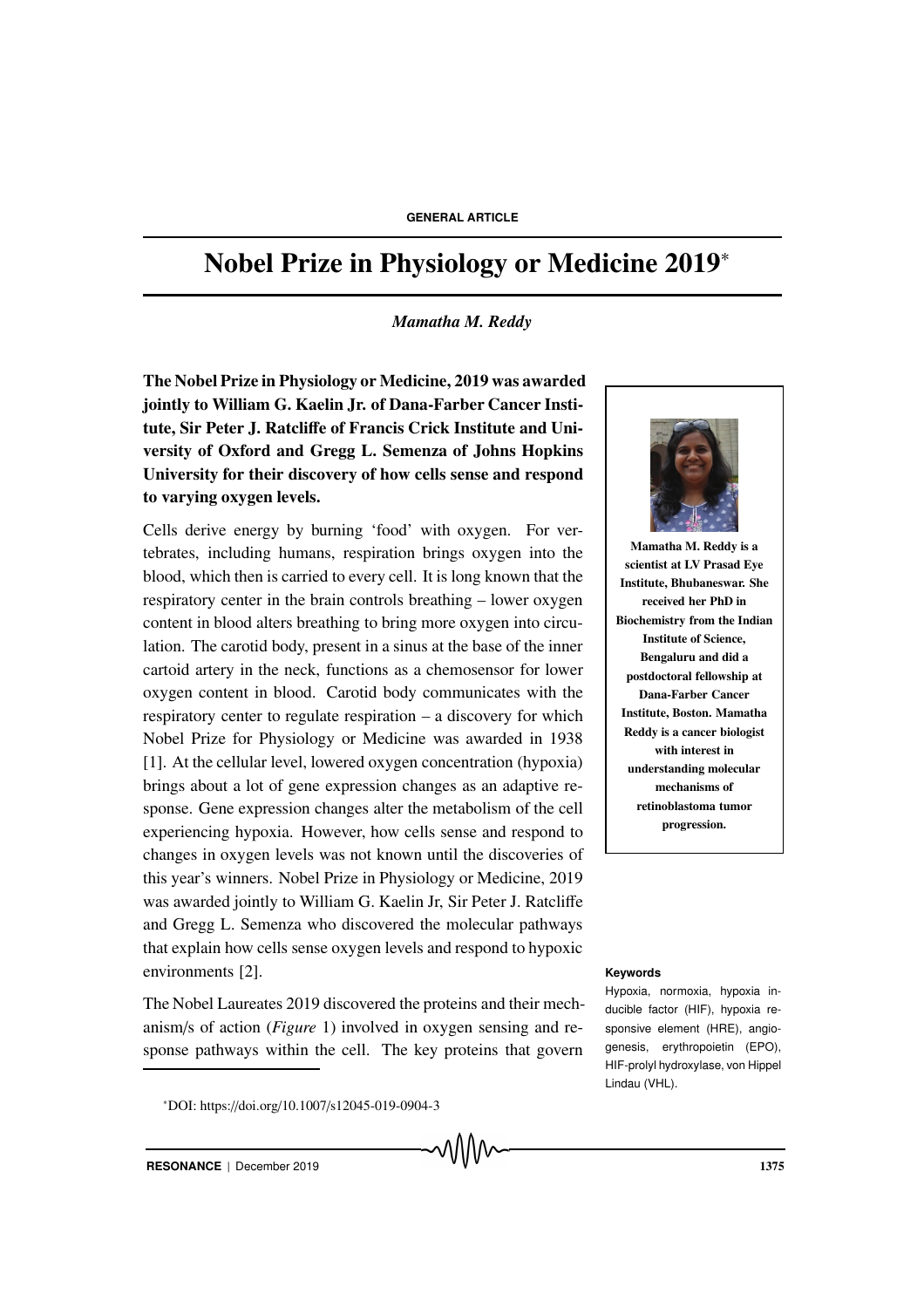oxygen signaling include Hypoxia Inducible Factor (HIF), HIF-Prolyl Hydroxylase (HIF-PH) and von Hippel Lindau protein (pVHL).

### Discovery of Hypoxia Inducible Factor (HIF)

Gregg Semenza identified a regulatory sequence (HRE – Hypoxia Responsive Element) adjacent to erythropoietin (*EPO*) gene. Erythropoietin is a hormone that stimulates red blood cell production (erythropoiesis). Semenza further discovered that the protein complex that binds at HRE played a critical role in increasing EPO production at low oxygen levels [3]. This protein complex was highly inducible under hypoxia and Semenza called the protein complex 'Hypoxia Inducible Factor' (HIF) [4]. Peter Ratcliffe and Gregg Semenza studied *EPO* gene expression under hypoxia and found that response to hypoxia is active in different cell types [5]. The HIF is a transcription factor and consists of two subunits – HIF1 alpha and HIF1 beta (also known as Aryl Hydrocarbon Receptor Nuclear Translocator, ARNT) [6]. HIF1 beta is constitutively expressed; its expression is not dependent on oxygen levels and is localized in the nucleus. The stability of HIF1 alpha alone gets altered in response to oxygen levels. Under hypoxia, HIF1 alpha subunit gets stabilized, moves to the nucleus, and forms heterodimer with HIF1 beta. The HIF1 alpha/beta dimer binds to the HRE on DNA to activate the expression of several genes responsible for maintaining the cellular functions un-Under normal oxygen der hypoxia [4]. Under normal oxygen levels (normoxia), HIF1 alpha subunit is rapidly degraded. HIFs are now considered as the master regulators of cellular response to hypoxia, and they control several processes including fetal development, erythropoiesis, angiogenesis and tumor cellular metabolism [7].

# Link Between HIF1 alpha and pVHL

The pursuit to find how cells sense hypoxia and stabilize HIF1 alpha was continuing. Around the same time, it was identified that under normal oxygen conditions, ubiquitin is added to HIF1 alpha to mark it for degradation by the proteasome [8]. Which

levels (normoxia), ubiquitin is added to HIF1 alpha to mark it for degradation by the proteasome and HIF1 alpha subunit is rapidly degraded.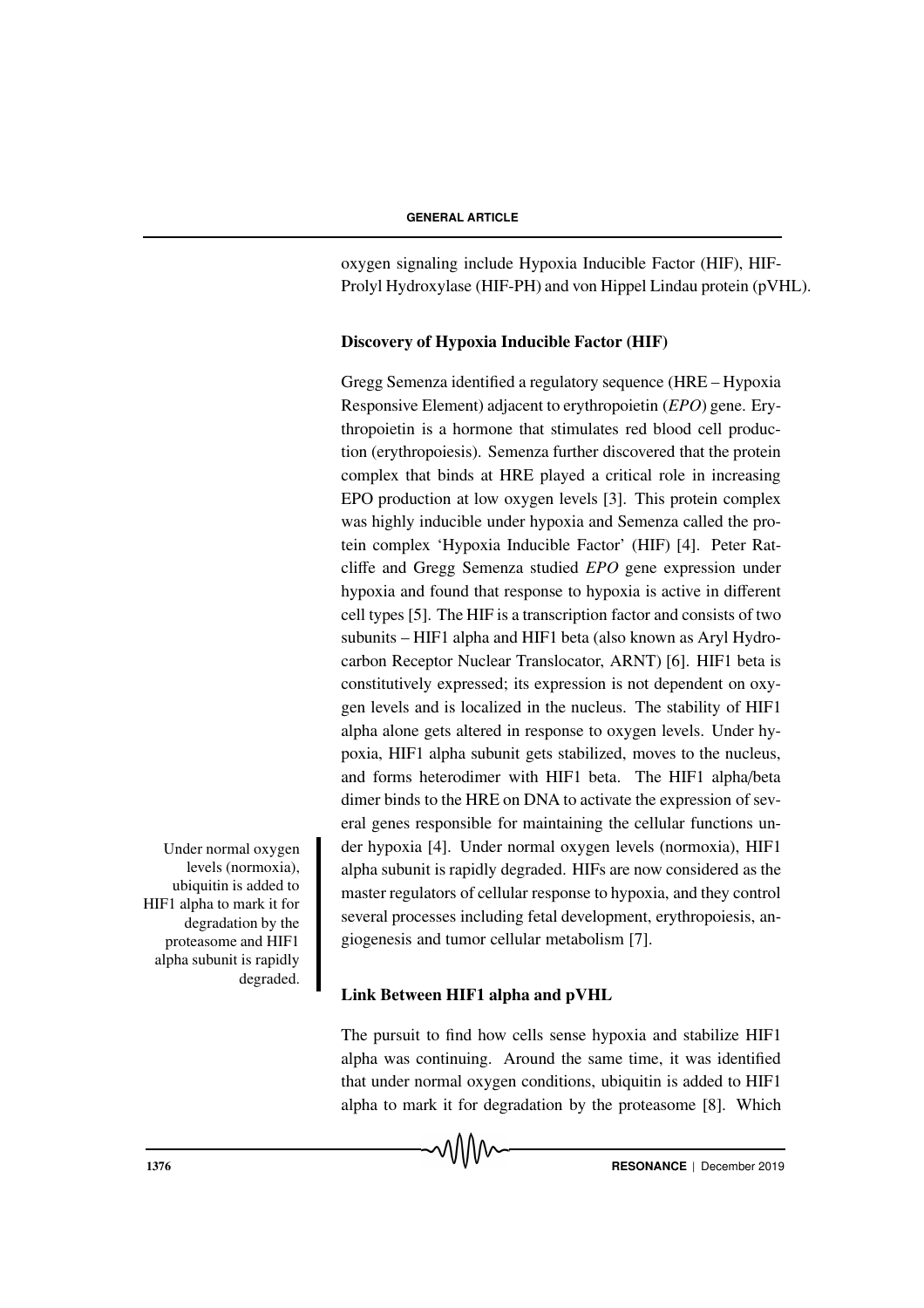

protein/s play a role in the ubiquitination of HIF1 alpha under normal oxygen conditions came from the work of William Kaelin and Peter Ratcliffe. While working on VHL (von Hippel Lindau) disease, Kaelin's group observed that the presence of mutations in the *VHL* gene led to increased HIF activity. Mutations in *VHL* gene lead to hereditary von Hippel Lindau disease and the patients with *VHL* gene mutations are at an increased risk for certain cancers, particularly kidney cancer. The pVHL (VHL protein) is a tumor suppressor and exists as part of a protein complex that possesses E3 ubiquitin ligase activity. They showed that pVHL binds the hydroxylated HIF1 alpha under normoxia, which facilitates its ubiquitination and degradation via proteasome. (The discovery of ubiquitin-mediated proteasomal degradation won the Nobel Prize in Chemistry, 2004.) [9]. Peter Ratcliffe's group further showed that cells deficient in pVHL accumulated high levels of HIF1 alpha subunit [10]. Mutations in *VHL* gene

# HIF-Prolyl Hydroxylase (HIF-PH): An Oxygen-sensing Enzyme

The link between oxygen levels and HIF1 alpha stability came in 2001. Ratcliffe and Kaelin, along with others, simultaneously identified that the HIF1 alpha subunit undergoes hydroxylation on specific proline residues by the action of HIF-prolyl hydroxy-

Figure 1. Nobel Prize 2019 for Physiology or Medicine is awarded for explaining cellular oxygen sensing and response. At normoxia (normal physiological oxygen concentration), hypoxia inducible factor 1 alpha (HIF1- $\alpha$ ) is hydroxylated by HIF-prolyl hydroxylase (HIF-PH). Prolyl hydroxylated HIF1- $\alpha$  is ubiquitinated by von Hippel Lindau protein (pVHL) complex, then degraded via proteasome. Under low oxygen levels (hypoxia), HIF1-  $\alpha$  gets stabilized, moves to the nucleus, and forms complex with HIF1- $\beta$ . HIF1 $\alpha$ - $\beta$  transactivation complex binds hypoxia responsive element (HRE) in hypoxia inducible genes such as *EPO* and *VEGF*, which are responsible for hypoxic adaptation.

> lead to hereditary von Hippel Lindau disease and the patients with *VHL* gene mutations are at an increased risk for certain cancers, particularly kidney cancer.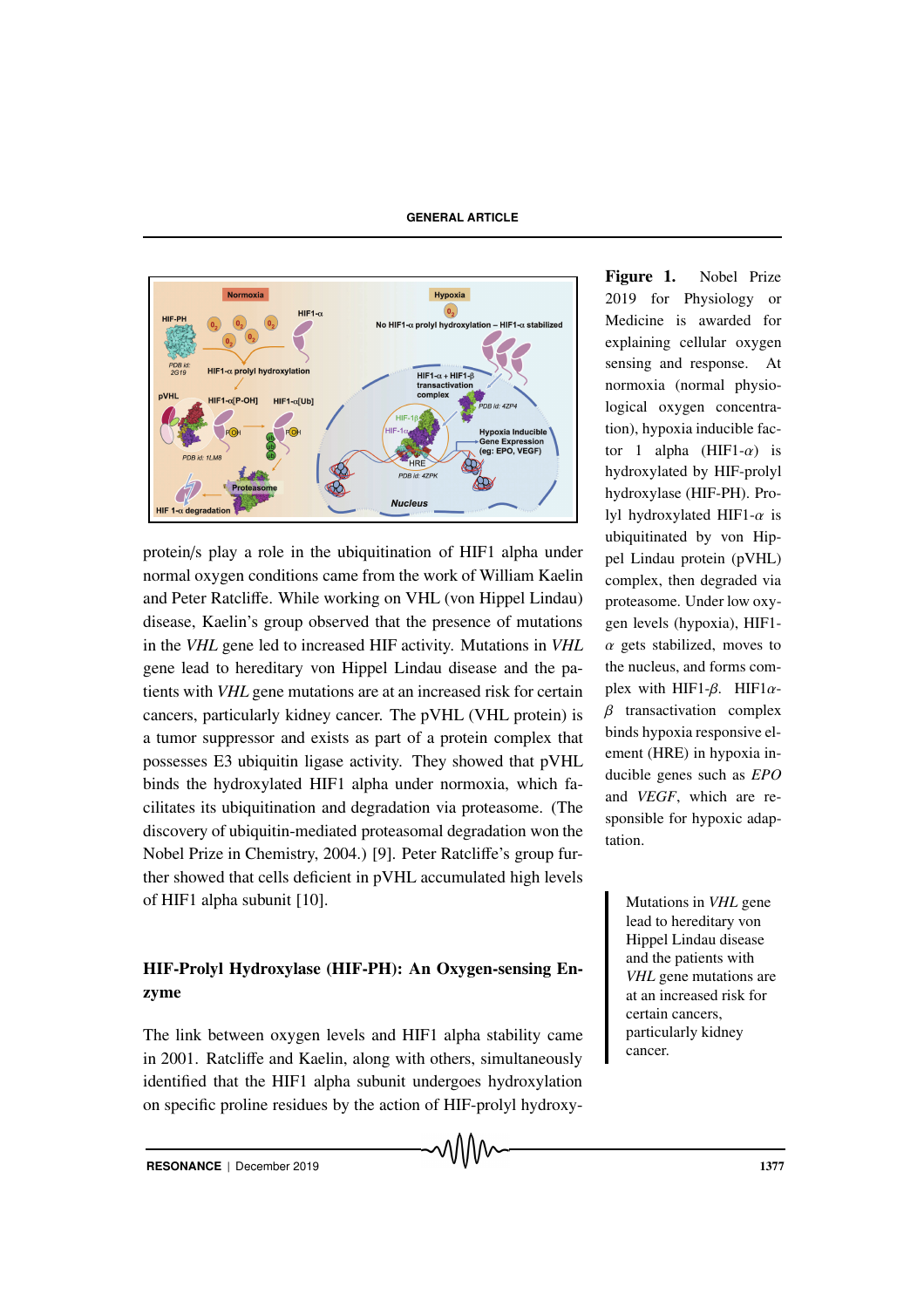lase (HIF-PH) under normoxia. The resulting hydroxylated HIF1 alpha is marked for proteolysis via the cellular proteasome machinery with the help of pVHL-mediated ubiquitination. Thus, HIF-PH acts as an oxygen sensor and has a critical role in regulating the stability of HIF1 alpha and HIF-mediated target gene expression [11, 12]. The HIF-prolyl hydroxylases become inactive under hypoxia and can no longer hydroxylate HIF1 alpha. Thus, HIF1 alpha gets stabilized, translocates to the nucleus, and forms a heterodimer with HIF1 beta. The HIF1 alpha and beta complex binds to hypoxia responsive elements and regulates the expression of genes under low oxygen conditions. These discoveries by this year's Nobel Laureates explained how several genes involved in angiogenesis (Ex: Vascular Endothelial Growth Factor – VEGF), erythropoiesis (Ex: EPO) and glucose metabolism are regulated under hypoxia.

### Hypoxia in Health and Disease

Response to low oxygen is a fundamental phenomenon in both normal physiological functions such as high-altitude adaptation and embryonic development as well as several diseases. Hypoxia has been observed in numerous diseases including cancer, anemia, retinopathy of prematurity, stroke, etc. Rapidly proliferating tumors especially solid tumors, exhibit hypoxia and elevated expression of HIF1 alpha. The genes regulated by HIF1 alpha facilitate tumor angiogenesis, altered tumor cell metabolism and metastasis. Tumors with elevated HIF1 alpha levels often show resistance to chemo and radiotherapy, and as a result, they often result in poor patient outcomes.

# Implications

This year's Nobel Prize-winning work has wide-ranging implications. Low levels of oxygen or hypoxia could be beneficial or detrimental based on the physiological or disease state [13]. Stabilizing HIF1 alpha in anemia or ischemia is beneficial to the patient as high HIF1 alpha levels promote angiogenesis and hence

Response to low oxygen is a fundamental phenomenon in both normal physiological functions such as high-altitude adaptation and embryonic development as well as several diseases.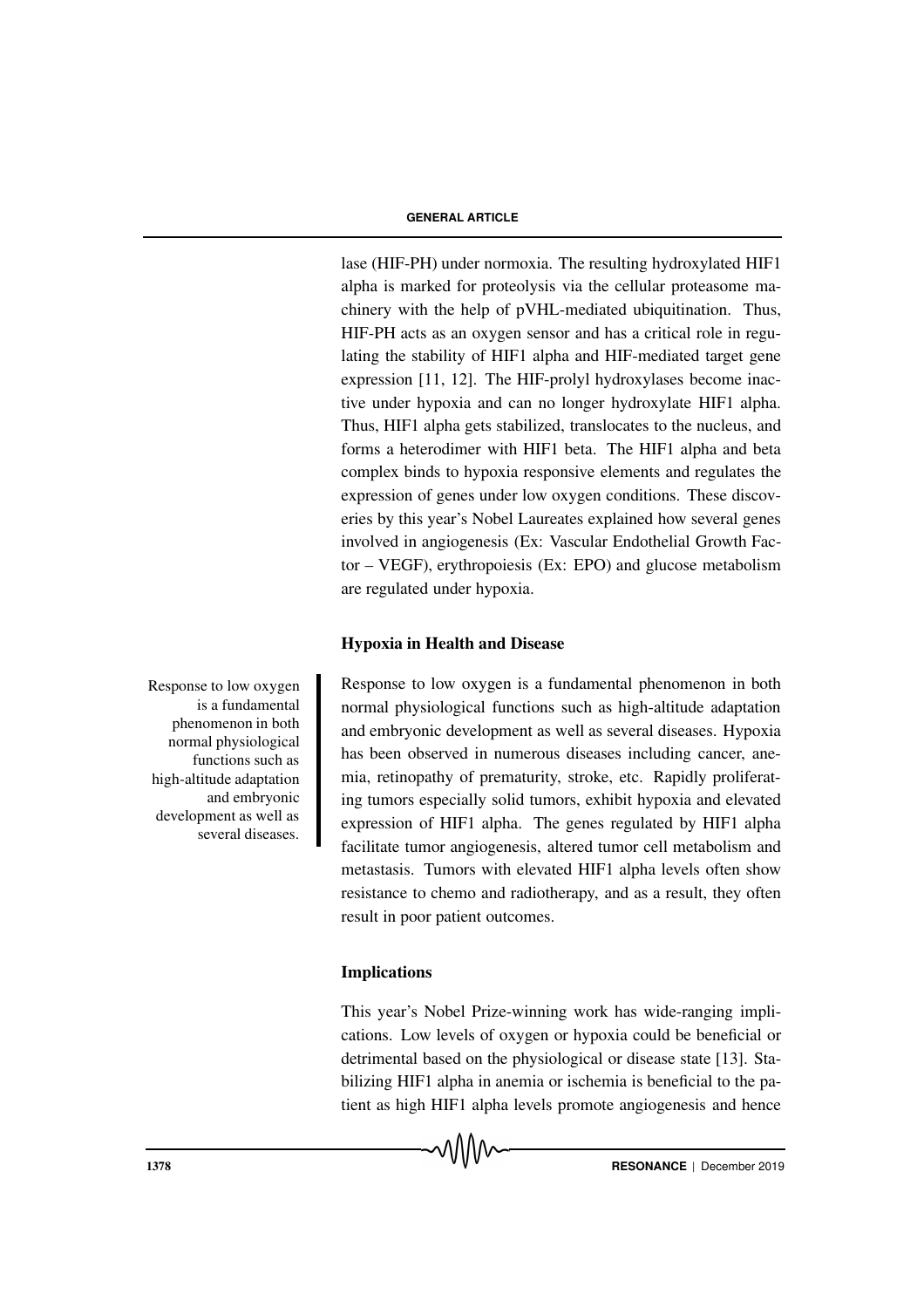#### Box 1. Glossary

Hypoxia: The cell/tissue environment where the oxygen levels are insufficient for performing normal physiological functions.

Normoxia: The state in which cells experience normal levels of oxygen required for healthy functioning.

Transcription Factor: A protein that binds to a specific DNA sequence and regulates the synthesis of RNA from DNA. Transcription factors ensure that genes are expressed in the right cellular context.

Hypoxia inducible factor (HIF): A transcription factor that gets stabilized under hypoxia. HIF consists of two protein subunits, HIF1 alpha and beta and binds to hypoxia responsive element (HRE) to regulate the transcription of several hundred genes in response to low tissue-oxygen levels.

HIF-Prolyl Hydroxylase: An oxygen-sensing enzyme that adds a hydroxyl (-OH) group to specific proline residues of HIF1 alpha protein under normoxia for marking it for proteolysis.

von Hippel Lindau Protein (pVHL): A tumor suppressor protein. Mutations in the *VHL* gene cause certain types of cancer. pVHL is part of a protein complex that facilitates the ubiquitination of proteins and thus mediate their proteolysis.

Angiogenesis: The process of formation of new blood vessels. Angiogenesis plays an important role in cancer metastasis.

Vascular Endothelial Factor (VEGF): An angiogenic-signaling factor that promotes the formation of new blood vessels.

Erythropoiesis: The process of production of red blood cells (RBCs) or erythrocytes.

Erythropoietin (EPO): A hormone that stimulates RBC production. EPO is produced in response to low oxygen levels, mostly in the kidneys and transported to the bone marrow where it stimulates the production of RBC.

adaptation under low oxygen conditions. Accordingly, HIF-PH inhibitors have been developed and tested in patients to treat anemia. Roxadustat is one such HIF-PH inhibitor [14] currently used to treat anemia related to chronic kidney disease in China and under clinical trials in other parts of the world. On the contrary, efforts are being made in cancer to inhibit the functions of HIF and its targets. Of particular interest are HIF targets, VEGF and metabolic enzymes. US Food and Drug Administration (US-FDA) approved several VEGF inhibitors for the treatment of cancers. Currently, research is ongoing to find specific inhibitors for several of HIF target genes.